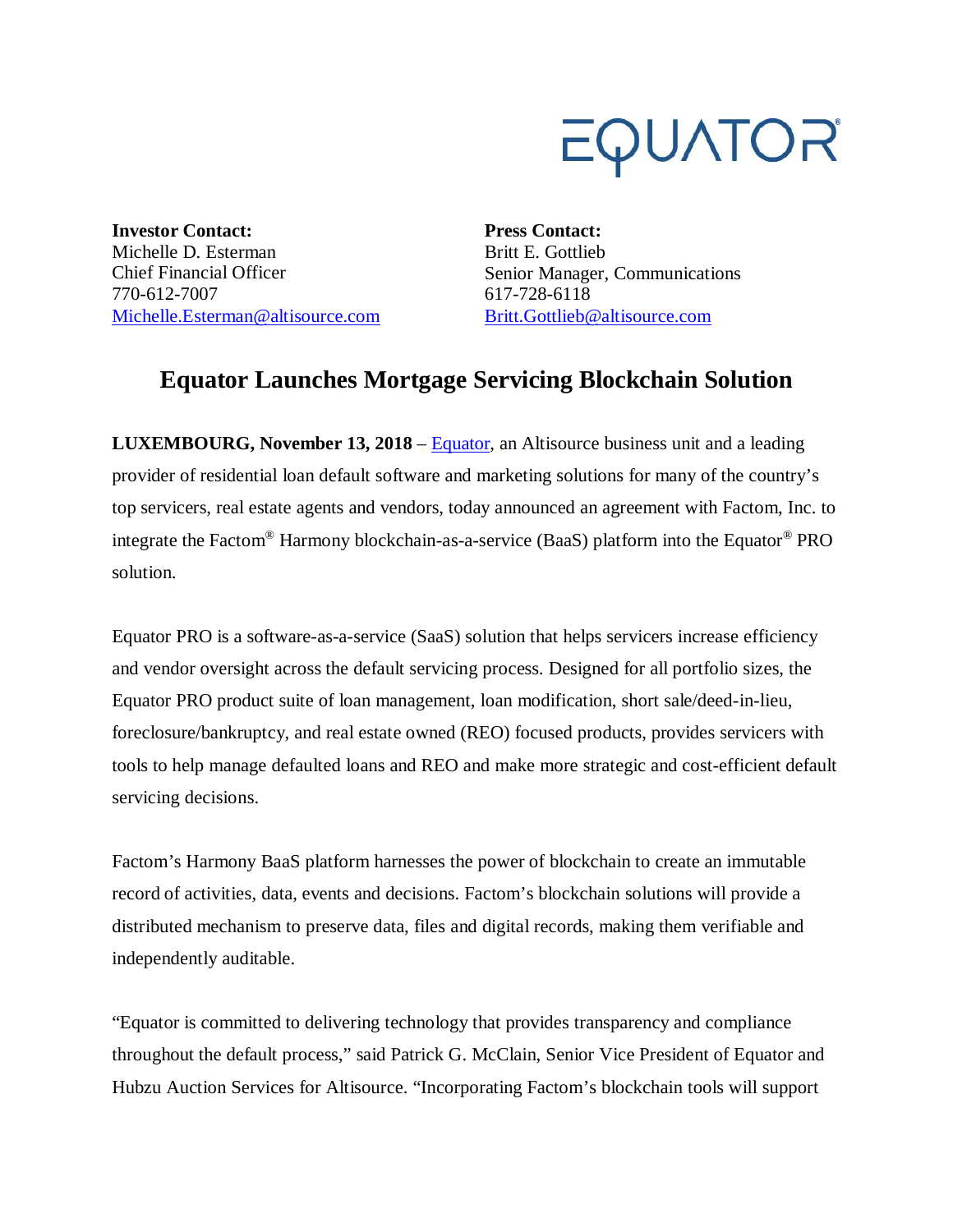our customers' compliance obligations. At Equator we are regularly working to improve and advance our default servicing technology, and adding cutting-edge tools like Factom's Harmony is another example of our continued leadership."

The addition of Factom's Harmony provides Equator customers the opportunity to incorporate the recordation of data, documents and key audit events onto Factom's blockchain solution. Factom's Harmony provides options for individual loans to be tracked as individual chains of data on the blockchain. This design allows Equator PRO customers the option to embed blockchain preservation into their various workflows, allowing for an immutable and encrypted blockchain audit record to be built for each loan and each workflow step.

"At Factom we know a practical blockchain solution is needed to specifically deal with complex business data and documents," said Laurie Pyle, COO of Factom. "We look forward to working with Equator, who shares the vision of using blockchain technology to bring transparency and efficiency to the default servicing process."

Equator PRO with Harmony offers a blockchain technology solution to help address the complexities of the default mortgage process. The combination of Equator's powerful workflow technology and Factom's blockchain offers default mortgage participants the opportunity for enhanced tracking, management and collaboration within the default servicing process. In this model, each party retains their documents, files and data securely within their data centers while providing confidence in the integrity of the information being shared and accessed.

## **About Equator®**

Equator, an Altisource**®** business unit, is a leading provider of default software solutions for servicers, real estate agents, vendors and other mortgage and real estate industry professionals. Equator's REO, short sale and loss mitigation modules have processed transactions totaling more than \$330 billion since its inception, including nearly \$12 billion in 2017. Equator is part of the Altisource Portfolio Solutions S.A. (NASDAQ: ASPS) family of businesses. For more information, please visit equator.com.

## **About Factom, Inc.**